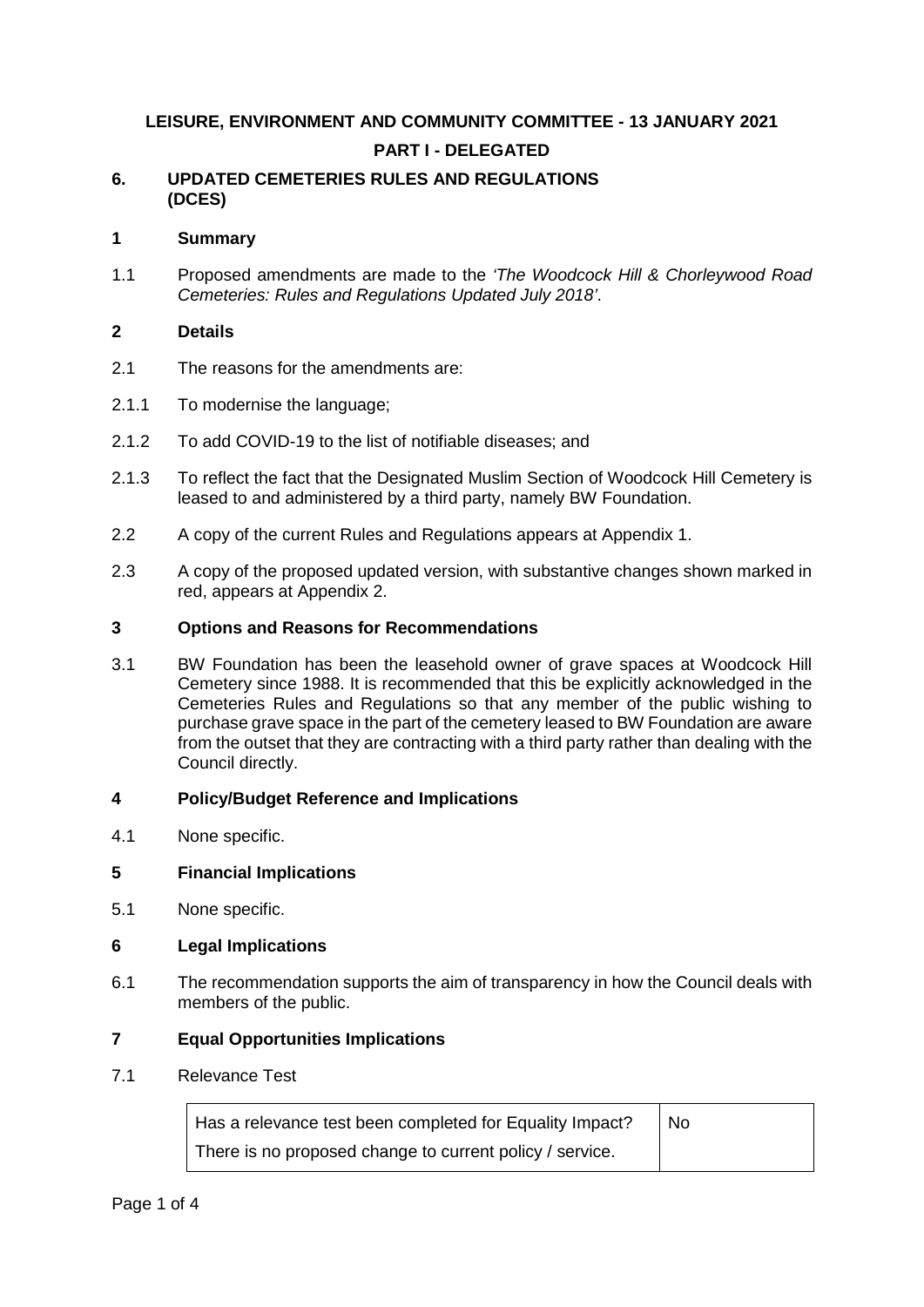# 7.2 Impact Assessment

No Impact Assessment is required as there is no proposed change to current policy. The proposed amendments acknowledge the existing position.

### **8 Staffing Implications**

8.1 None other than listed in 11.1 below.

#### **9 Environmental Implications**

9.1 None specific.

#### **10 Community Safety Implications**

10.1 None specific.

#### **11 Public Health implications**

11.1 COVID-19 has been added to the list of notifiable diseases. This protects our onsite staff. No other implications.

#### **12 Customer Services Centre Implications**

12.1 None specific.

#### **13 Communications and Website Implications**

13.1 The current version of the Rules and Regulations are made available to the public electronically via a link from the Cemeteries section of the Council's website. The website and link will be updated.

# **14 Risk and Health & Safety Implications**

- 14.1 The Council has agreed its risk management strategy which can be found on the website at http://www.threerivers.gov.uk. In addition, the risks of the proposals in the report have also been assessed against the Council's duties under Health and Safety legislation relating to employees, visitors and persons affected by our operations. The risk management implications of this report are detailed below.
- 14.2 The subject of this report is covered by the Environmental Protection service plan(s). Any risks resulting from this report will be included in the risk register and, if necessary, managed within this/these plan(s).

| <b>Nature of</b><br><b>Risk</b> | <b>Consequence</b>               | <b>Suggested</b><br><b>Control</b><br><b>Measures</b> | <b>Response</b><br>(tolerate, treat<br>terminate,<br>transfer) | <b>Risk Rating</b><br><i>(combination</i> )<br>of likelihood<br>and impact) |
|---------------------------------|----------------------------------|-------------------------------------------------------|----------------------------------------------------------------|-----------------------------------------------------------------------------|
| The Rules are<br>not amended    | Possible lack of<br>transparency | <b>None</b>                                           | Tolerate                                                       |                                                                             |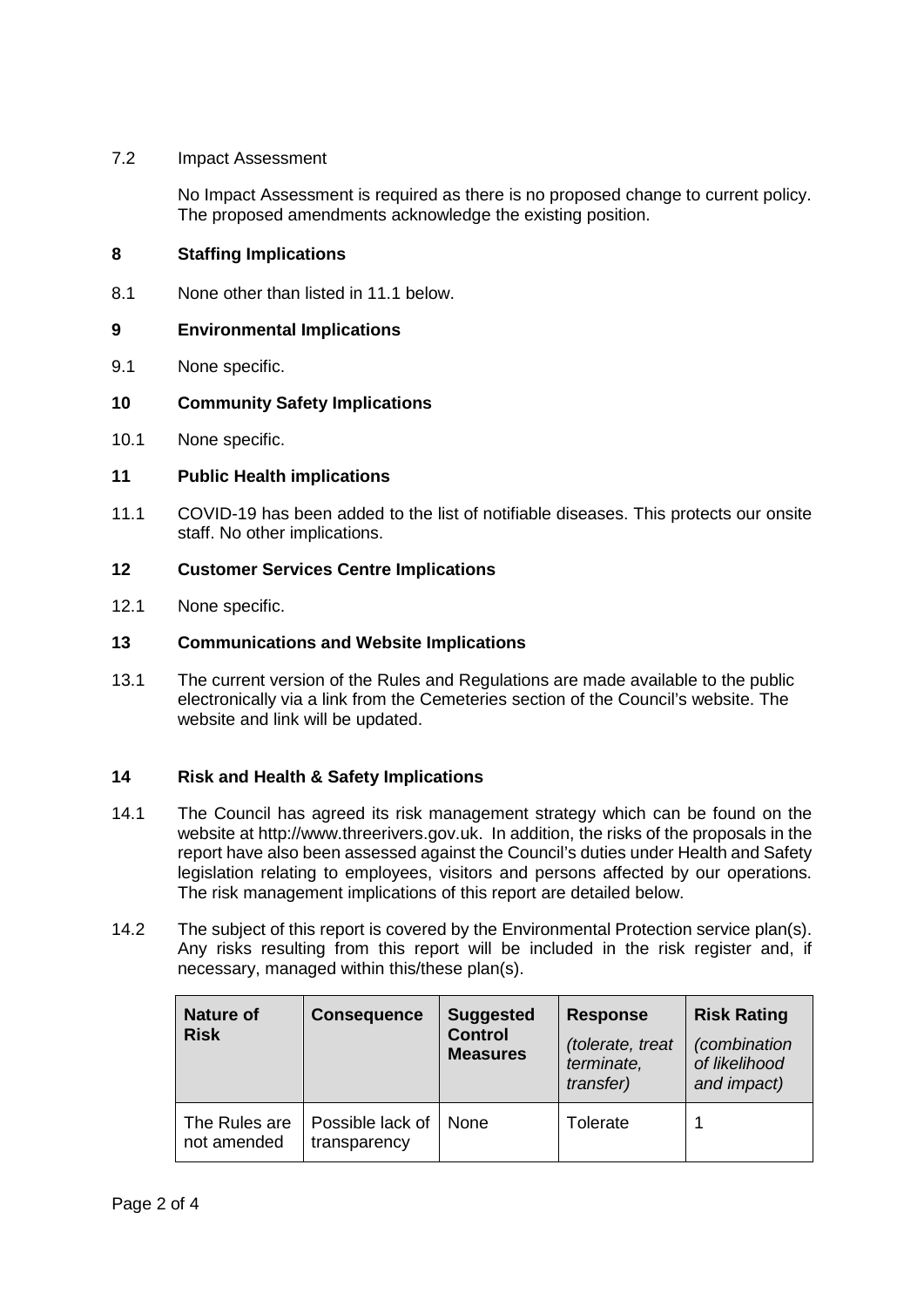14.3 The above risks are scored using the matrix below. The Council has determined its aversion to risk and is prepared to tolerate risks where the combination of impact and likelihood scores 6 or less.

|             | Low                                 | <b>High</b>             | <b>Very High</b> | <b>Very High</b> |
|-------------|-------------------------------------|-------------------------|------------------|------------------|
| Very Likely | 4                                   | 8                       | 12               | 16               |
|             | Low                                 | <b>Medium</b>           | <b>High</b>      | <b>Very High</b> |
|             | 3                                   | $6\phantom{1}6$         | 9                | 12               |
|             | Likelihood<br>Low<br>$\overline{2}$ | Low                     | <b>Medium</b>    | <b>High</b>      |
|             |                                     | $\overline{\mathbf{4}}$ | $6\phantom{1}$   | 8                |
|             | Low                                 | Low                     | Low              | Low              |
| Remote      | 1                                   | $\overline{2}$          | 3                | 4                |
|             | Impact                              |                         |                  |                  |
|             | Unacceptable<br>Low                 |                         |                  |                  |

|                                                              | <b>Impact Score</b> | <b>Likelihood Score</b> |  |
|--------------------------------------------------------------|---------------------|-------------------------|--|
|                                                              | 4 (Catastrophic)    | 4 (Very Likely (≥80%))  |  |
|                                                              | 3 (Critical)        | 3 (Likely (21-79%))     |  |
|                                                              | 2 (Significant)     | 2 (Unlikely (6-20%))    |  |
|                                                              | 1 (Marginal)        | 1 (Remote $≤5\%)$ )     |  |
| o officers' eninien nene of the new ricks above were they to |                     |                         |  |

14.4 In the officers' opinion none of the new risks above, were they to come about, would seriously prejudice the achievement of the Strategic Plan and are therefore operational risks. The effectiveness of the management of operational risks is reviewed by the Audit Committee annually.

# **15 Recommendation**

15.1 That the *'Woodcock Hill & Chorleywood Road Cemeteries: Rules and Regulations'* be updated as set out in Appendix 2.

Report prepared by: Malcolm Clarke, Environment Manager

**Data Quality**

Data sources: Not applicable.

# **Background Papers**

None

Page 3 of 4